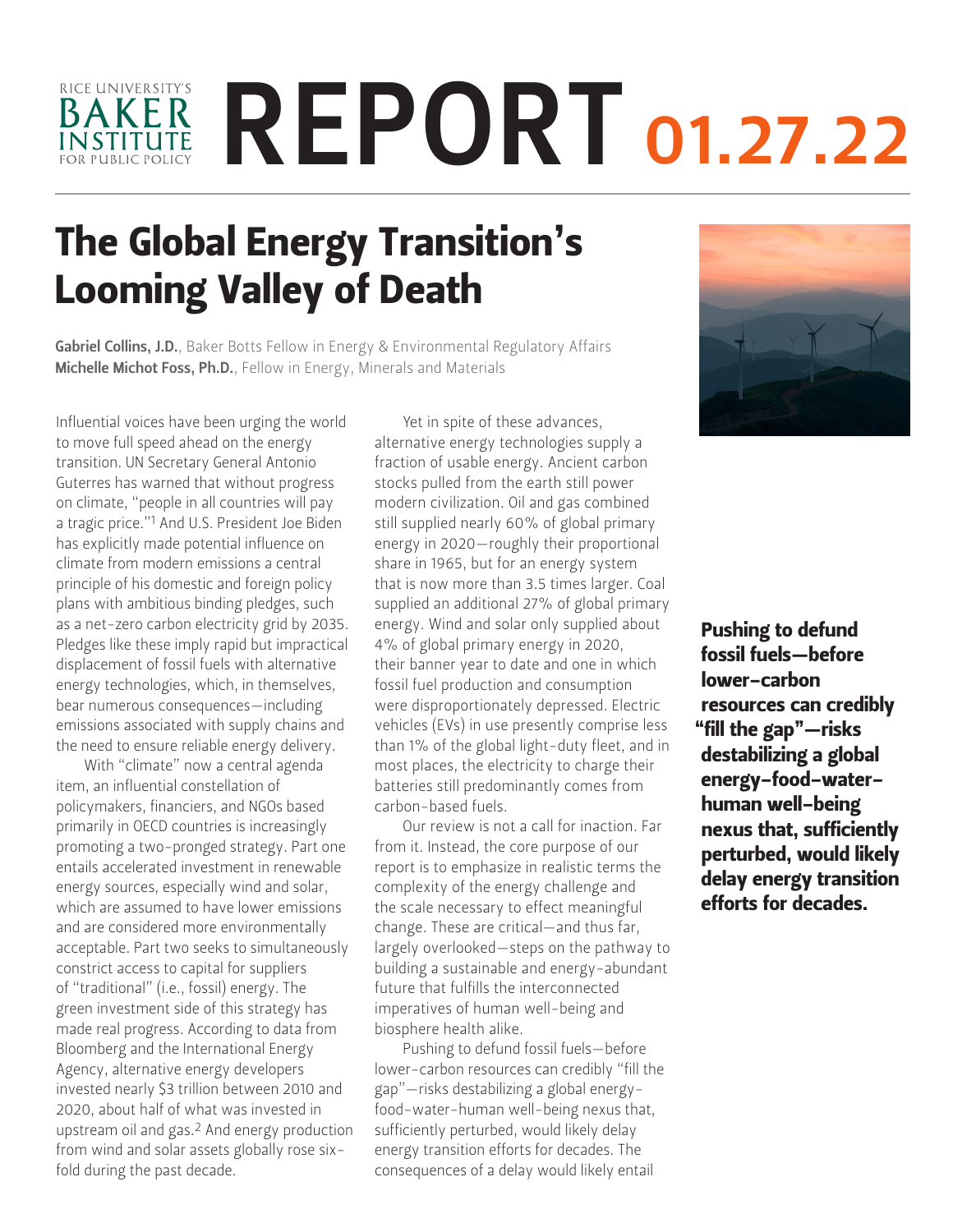Even as the thermodynamic and logistical upsides of these new energy sources became apparent—for instance, coal beating wood as an industrial fuel, oil surpassing coal as a transport fuel, steam power replacing sails, and direct heating vanquishing passive solar—the new source often took decades to meaningfully displace the old.

more cumulative carbon emitted than would be the case for a more orderly phasedown of fossil resources. The Biden administration's "Long-Term Strategy" on climate itself points out that a delayed transition would entail a "higher likelihood of reaching catastrophic damages or 'tipping points' and potentially irreversible economic impacts."3 In short, thermochemical and financial realities cannot be ignored—or we risk stranding the energy transition in the "valley of death," upon whose rocky floor it now treads.

The past 10 years marked stage 1 of the global energy system's mega-transect through the energy transition valley of death—initial scale up and fast progress downhill to the valley floor. Stage 2, the "valley floor"—which includes system disruptions and more complete public understanding of (and potential backlash to) the economic costs of the energy transition is unfolding now and will intensify during the next several years. Stage 3, ascending the valley's far wall, begins beyond 2025 and will feature an uncertain confluence of new technologies (such as small modular nuclear reactors) reaching commerciality, policy resets such as carbon taxes, and economic and supply chain burdens that, by that point, will have already imprinted their tangible and psychological impacts firmly into energy consumers and producers alike. Accordingly, what happens between now and the late 2020s, in all likelihood, will fundamentally determine the failure or success of an accelerated energy transition.

#### THE ENERGY TRANSITION VALLEY OF DEATH

The "valley of death" concept has long been used to describe the struggle by entrepreneurs to keep new ideas and products alive during the initial research and development cash-burn phase until proof of concept and commercial scaling are achieved. In software, scaling can happen at very low marginal cost.

The energy transition valley of death is very different. The prevailing view is that existing core low-emissions energy production technologies—wind, solar,

grid-scale batteries for energy storage, and small modular nuclear reactors—are already either commercialized or have a clear path to commercial deployment. These views ignore the full and largely opaque costs of *using* wind, solar, and battery storage and the regulatory expense of licensing nuclear energy, biased by large-scale designs. Uncertainty about the energy transition valley of death curve means that underinvestment in incumbent energy sources can create—and prolong—an energy crisis. In one sense, there can be challenges in bringing a new energy system up to scale while it effectively competes with the massive—and generally lowercost—installed base of legacy fossil fuel production and conversion systems.4 In truth, much of the legacy production base will be repurposed, at an expense that must be accounted for. And much of the legacy petrochemicals conversion base will continue to be required until materials science yields scalable alternatives.

Prematurely constraining access to fossil fuels could raise energy and materials costs to a level at which alternatives become more competitive, potentially even without subsidies. But the massive economic costs immediately imposed on consumers (voters) worldwide to close gaps in competitiveness<sup>5</sup> would almost certainly trigger political backlash that could entrench extended fossil fuel dependence significantly beyond what present, path-dependent trends would imply. Indeed, backlash already is unfolding.

The existing reality of what Vaclav Smil<sup>6</sup> calls "infrastructural inertia" would pave the way for such an energy reversion. The world's billion-odd cars still mostly use gasoline or diesel, and virtually all aircraft, heavy trucks, farm equipment, earthmovers, and ships are still oil burners. They will likely remain in service for decades to come, absent forced retirements that could collectively cost trillions of dollars. A car owner who spent \$30,000 two years ago for a gasoline vehicle is unlikely to part with that machine even if a great electric vehicle comes to market next year—more so for a trucker who spent \$150,000 or more for their tractor and trailer, or the shipowner or airline that spent \$20-\$30 million or more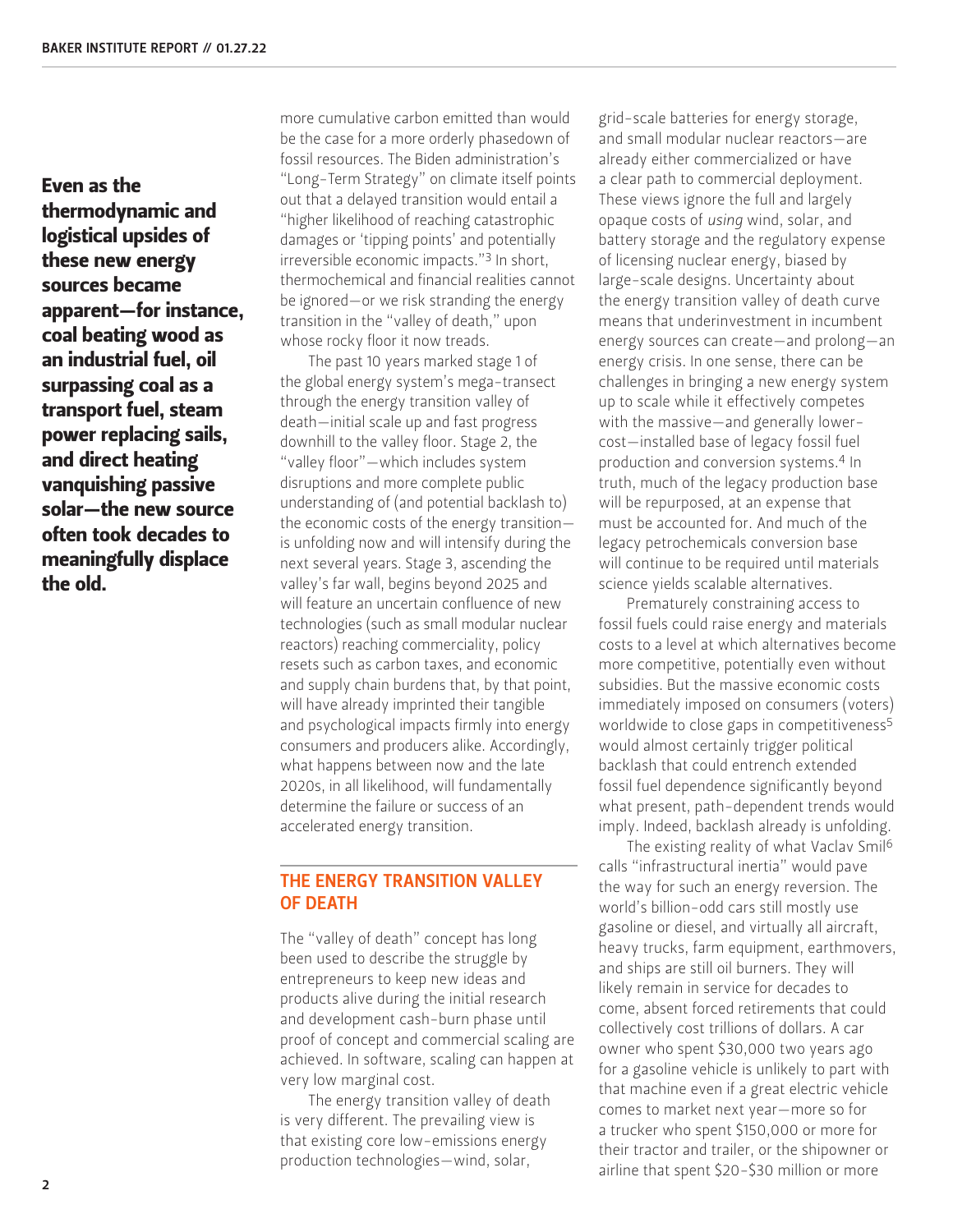per unit on their new equipment. These heavy transport systems collectively drive close to 40% of total global oil use. The lion's share of global electricity generators still combusts coal or natural gas, and many of these frequently have 30-40 years of service life remaining.

## THE VALLEY FLOOR: ROCKY AND SLOW ENERGY TRANSITION PROCESS

Many parts of the world—including key portions of the United States, such as California and Texas—have completed stage 1 of a three-part journey. During the green boom between 2010 and 2020, wind and solar grew explosively due to (1) a combination of subsidies and favorable policies singularly focused on emissions restraint and (2) the ability of intermittent sources to piggyback on a multitrilliondollar existing set of coal, gas, hydro, and nuclear power stations that could generally act as de facto "batteries" by throttling output up to compensate for calm winds and cloudy skies—or down during bright, windy times.

Herein lies the less sexy but more important side of a green energy transition: marshalling capital and political will for a process that will take decades to achieve full effect and will have bumps along the way. The global energy system has been in constant transition for the past two centuries as a continuing series of industrial and technical revolutions enables our access to the BTUs, joules, and kilowatts needed to run modern civilization.

A confluence of thermochemical, logistical, and economic factors drove prior energy transitions. Each was "salad to steak" in that coal was 50% more energy dense than wood, and oil was about 50% more energy dense than coal (and better suited to power cars, ships, planes, trains, and trucks).7 Each evolution took decades and typically saw energy abundance increase. Indeed, in 1965 during the "oil age," the United States consumed about three times as much energy per capita as the country did at the tail end of the "wood age" a century earlier.

Even as the thermodynamic and logistical upsides of these new energy sources became apparent—for instance, coal beating wood as an industrial fuel, oil surpassing coal as a transport fuel, steam power replacing sails, and direct heating vanquishing passive solar—the new source often took decades to meaningfully displace the old. Change took a long time because the installed infrastructure for producing, moving, and consuming the old fuel source was capital-intensive, designed to run for many years, and was expensive and difficult to replace. Serendipity often played a role as well.

For instance, gas displaced a massive chunk of U.S. coal demand over the past 15 years, because supplies surged right as the numerous coal-fired plants built during the energy crises of the 1970s and 1980s were nearing the end of their operational lives and could be retired without stranding invested capital. In turn, natural gas facilitated renewables' ascent, because gas plants can rapidly throttle up or down to compensate for intermittency in wind and solar power generation in a way that coal plants could not have.

Energy abundance from carbon sources has also helped compensate for the fact that, in tandem with energy transition efforts, global demand has continued to expand. For the 20 years prior to the coronavirus pandemic, global primary energy use expanded at an average rate of 2% per year. As the world recovers from the pandemic, the trend will likely continue. Keeping up with rising energy needs, while also trying to reduce carbon intensity with sources that have low energy density, will pose unprecedented challenges.

Consider the United States, which itself accounts for about 16% of global primary energy use. Based on current operating experience and technology, upwards of about 460,000 onshore wind turbines, seven times the current installed base, could be required to produce 50% of the American electricity supply. Assuming so large an expansion could even gain public acceptance, it would require massively augmenting transmission capacity and storage and/or backup generation. Funding such an effort—which addresses the electricity sector only—could still

Oil and gas are themselves energy transition minerals. First, they facilitate incorporation of renewables into existing power systems. Second, oil and gas literally form the physical building blocks of the wind turbines and solar panels the world now craves.

Keeping up with rising energy needs, while also trying to reduce carbon intensity with sources that have low energy density, will pose unprecedented challenges.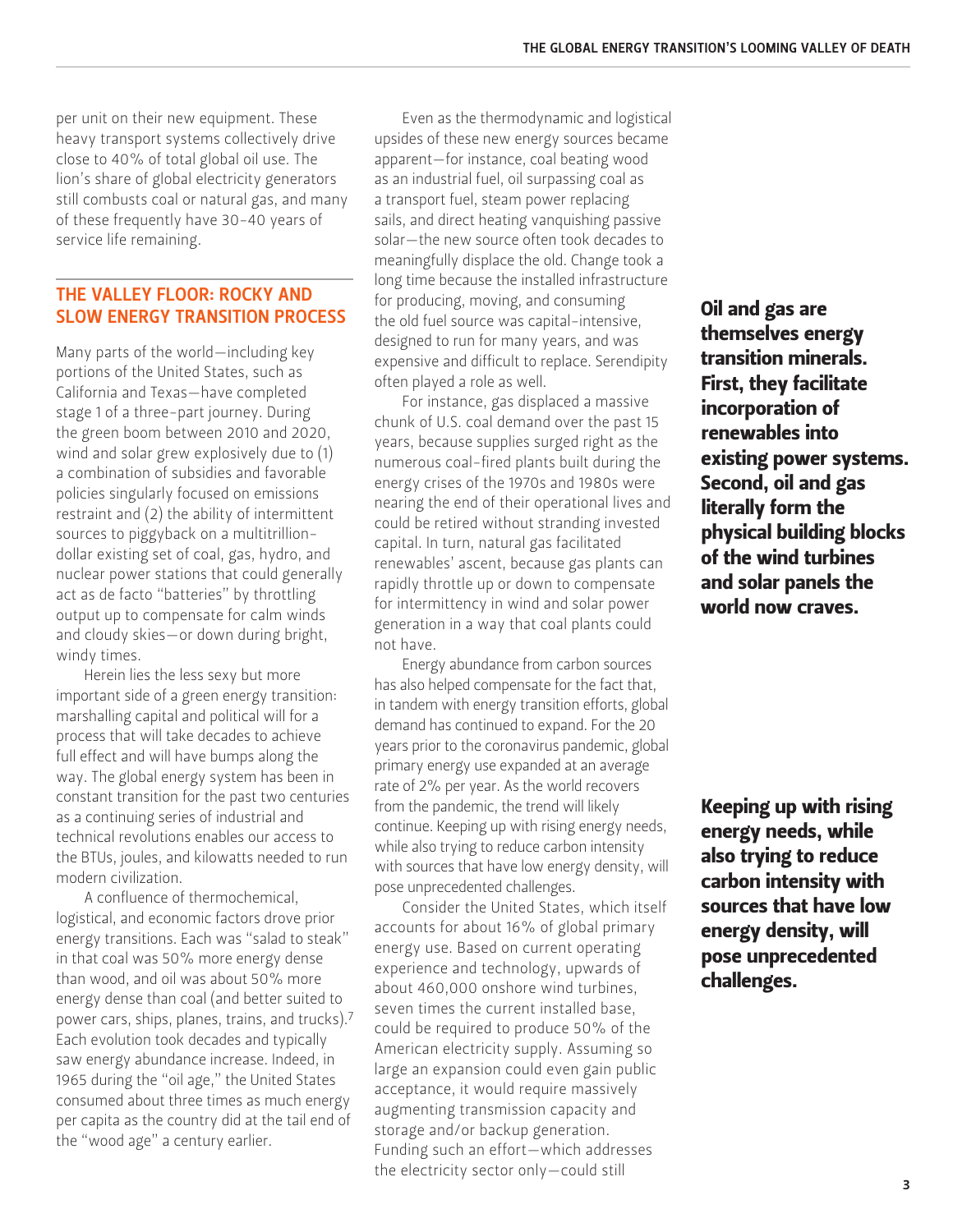Materials intensity associated with energy transition technologies like wind, solar, battery storage for grids, and battery EVs exceeds that of conventional technologies *because of lower energy density.* In fact, the pronounced tradeoff between energy density and materials intensity represents an enormous gap in energy transition thinking, analysis, and policymaking.

realistically cost an order of magnitude more than the American Recovery and Reinvestment Act of 2009, deployed after the 2008 financial crisis.

Developing countries face even greater relative challenges. Ambitious leaders seek to not only address the "kilowattscale" problem of alleviating individual citizens' energy poverty, but also to power industrialization programs that require tens of gigawatts (or more) of power per country. In pursuit of their goals, they will use the resources most available to them. For Nigeria, Mozambique, and Tanzania, that will be gas, as Nigerian Vice President Yemi Osinbajo explained in an August 2021 *Foreign Affairs* essay.9 Ethiopia will rely on hydropower, even though the Grand Ethiopian Renaissance Dam stokes conflict with Egypt and Sudan. China, India, Indonesia, South Africa, Botswana, and others will likely lean most heavily on abundant and secure domestic coal. And with OECD countries deciding at the 2021 United Nations Climate Change Conference (commonly referred to as COP26) to end fossil fuel project finance, non-OECD countries will find other sources to fund existential energy development. Most of these options would substantially reduce the United States and the European Union's (EU) leverage to encourage sustainable development.

Emissions impacts of differential development would be momentous. Non-OECD economies, led by China and India, now emit twice as much carbon dioxide each year as their OECD (i.e., high-income) counterparts. To understand what that means in policy terms, if the OECD achieved "net-zero" today, non-OECD emissions would equal what the entire world emitted in the late 1990s—when climate alarm bells were already beginning to ring.

## "GREEN" ENERGY SOURCES CAN'T SCALE WITHOUT ENERGY—AND CARBON—ABUNDANCE

Oil and gas are themselves energy transition minerals. First, they facilitate incorporation of renewables into existing power systems. In the United States especially, the 20102020 green boom succeeded in large part because the shale boom delivered nearly four units of natural gas energy to market for every unit of wind and solar power supplied during that time.<sup>10</sup> Natural gas powering throttleable turbines effectively serves as a grid-scale "chemical battery" to compensate for weather-driven variation in wind and solar generation.

At \$3 per million BTU—approximating U.S. Henry Hub prices over much of the past decade—electricity generated from natural gas can be supplied at about \$20 per megawatt hour (MWh). A megawatthour is enough electricity to power 200 homes for an hour on a hot Texas summer day. That MWh price for gas includes the cost of finding and producing the gas, pipeline transportation, crucial energy storage (including storage of energy content inherent in the fuel source), delivery to the powerplant, and conversion.

Lithium-ion batteries can provide energy storage for slightly more than \$30 per MWh, amortized over their full-service life (assuming 6,000 discharge/recharge cycles). At present, most grid-based lithium-ion adder batteries can only provide about four hours of warrantied discharge. Iron salt flow batteries now being deployed at utility scale by the Bill Gates-backed firm ESS can likely do so for less than \$10/MWh (assuming a 10,000-cycle life), but must be paid for upfront when a project is built and can add \$200 to \$500 million in capital cost to a world-scale solar or wind power project (Appendix Table 1).

Second, oil and gas literally form the physical building blocks of the wind turbines and solar panels the world now craves. Wind turbines would not exist without fiberglass and thermoset plastics. Solar photovoltaics would not be possible without plexiglass. Electric vehicles, meanwhile, embed large amounts of energy (and carbon) in their batteries and many kilograms (kg) of plastic and other petroleum-derived materials.11

A Tesla Model 3, the world's bestselling full-size EV to date, contains approximately 200 kg of plastics, rubber, and textiles virtually all of which are petroleumderived.<sup>12</sup> The plastics content of battery electric vehicles (BEVs) will likely increase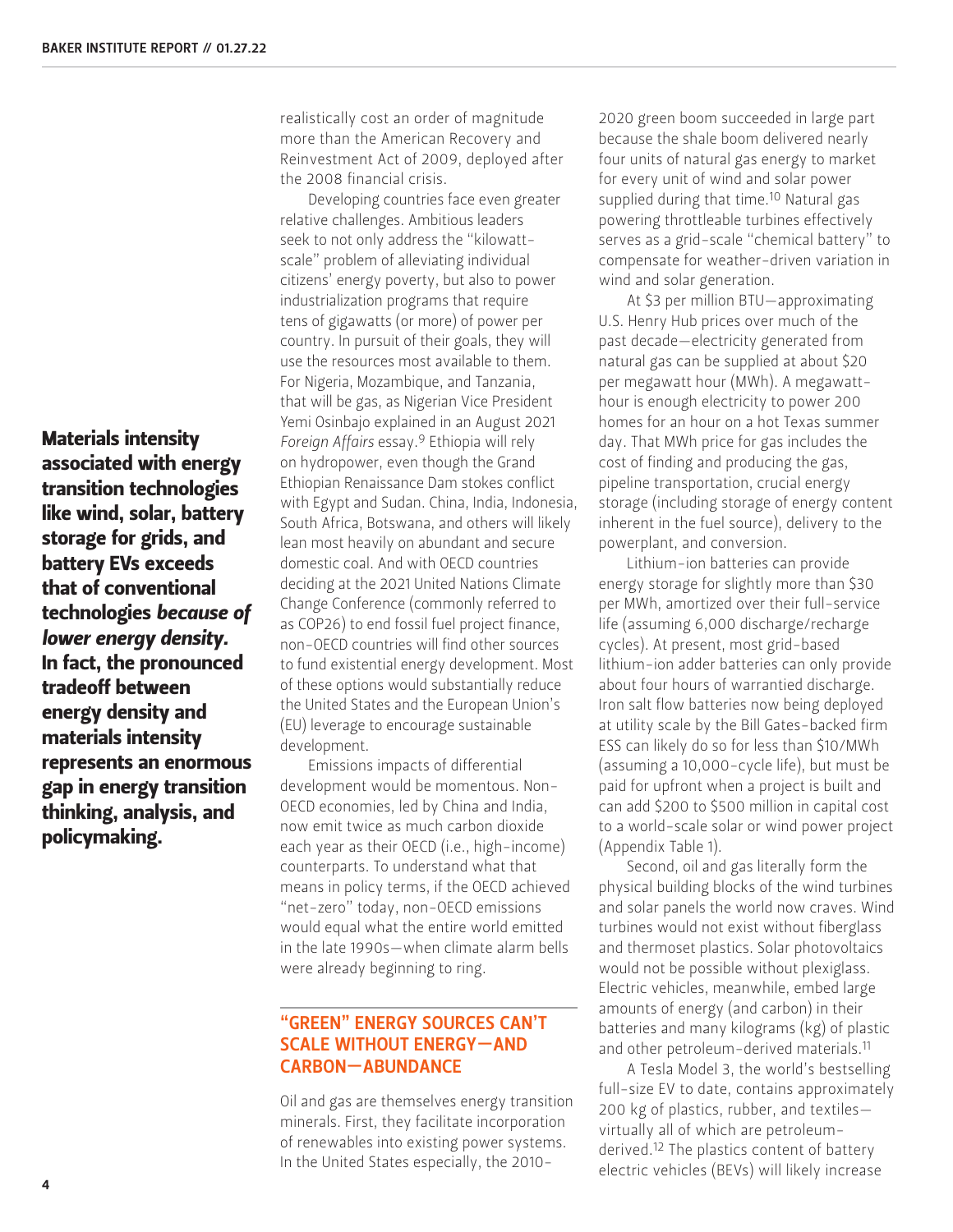as automakers use advanced polymers to reduce weight and accommodate heavy batteries to push the performance envelope. And battery packs themselves will likely incorporate more plastics for weight and safety.13

As such, demand for plastics is projected to grow at least as fast, if not faster, than metals—including those like lithium that are integral to BEVs and "green" power production and grids. And if accelerated transition efforts succeed, plastics and petrochemicals would have to effectively carry the full burden of oil and gas resource development costs, but spread across a number of barrels and cubic feet much smaller than today's number. Neither the economic "stress test" of the most extreme energy transition assumptions on the global oil and gas businesses nor the cost of very expensive downstream investments have been explored.

Materials intensity associated with energy transition technologies like wind, solar, battery storage for grids, and battery EVs exceeds that of conventional technologies *because of lower energy density*. In fact, the pronounced tradeoff between energy density and materials intensity represents an enormous gap in energy transition thinking, analysis, and policymaking. For instance, Argonne National Laboratory modeling suggests that BEVs still have a very long way to go to reach the same level of performance as gasoline and diesel engines.<sup>14</sup> To have BEVs and gasoline-fueled vehicles on equal footing by 2045-2050 will require continued improvements in weight reduction, aerodynamics, engine efficiency, battery energy density, and motor power density.

Raw materials needs will also likely increase the amount of capital invested per unit of capacity installed. For instance, adding enough wind capacity to supply 1% of the primary energy used by the world today could require 100,000 or more tonnes of various rare earth metals—a substantial portion of global supply and most sourced from China—as well as more than 4.5 million tonnes of copper, another critical input metal poised for a supply crunch as the energy transition unfolds. While the

1% example is hypothetical and real-world energy demand will be met by a variety of suppliers, it nonetheless illustrates the sheer scale of materials (and capital) required to continue and perhaps even deepen the energy transition, should policymakers in key countries decide to do so (Appendix Table 2).

China dominates supply, processing, and refining of strategic metals such as rare earth elements, copper, aluminum, nickel, vanadium, and many more. Such control is consequential and could encumber energy transition plans, especially as geostrategic competition heats up between China, the United States, and key regional players like Japan. Beijing has weaponized its resources before, throttling rare earth exports to Japanese firms in the wake of a 2010 maritime dispute.15 Memories of that event likely help explain why China's recent decision in October 2021 to consolidate its three largest producers of rare earth elements into a sovereign-owned behemoth rattled both the metals industries and customers. This move also raised a host of international supply chain security questions.<sup>16</sup>

China's centerpiece role goes beyond raw materials into manufacturing by seeking to occupy top rungs of emerging global value chains, as articulated in the nation's "Made in China 2025" plan. PRC-based firms control about 60% of wind turbine production, 70% of solar photovoltaic panel output, and 70% to 100% of electric vehicle battery production (depending upon chemistry).17 Along with manufacturing dominance comes control of intellectual property (IP), including IP obtained through partnerships in China with multinational companies. This means that even for investments outside of China, few choices presently exist that are not China-based partners or suppliers.

Wind, solar, and batteries are widely perceived to be "cheap" relative to legacy fuels. But the cost reductions and declining cost curves broadly used to justify their accelerated deployment reflect the distortionary impacts of industrial policy measures Beijing deployed over the past two decades to gain control and influence over energy transition-related raw

Public fiscal commitments for "green new deals" could realistically swamp what governments have spent thus far on legacy fossil fuels and would likely do so in a compressed timeframe that magnifies the apparent pocketbook impacts—and resultant political repercussions.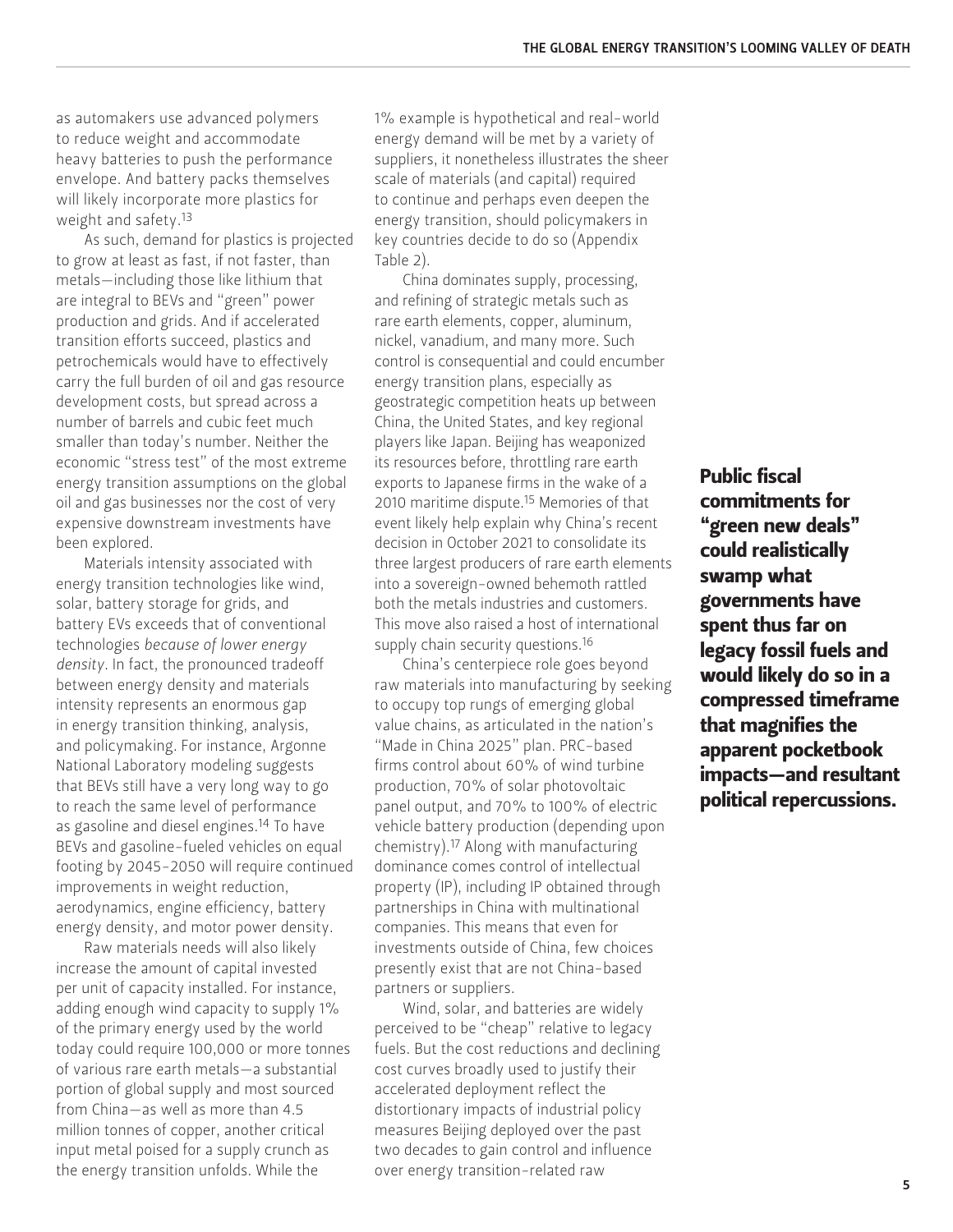Carbon restrictors impose substantial "indirect carbon taxes" through tough environmental, social, and governance (ESG) requirements and also discourage the deployment of capital to fund net growth in future production including in "bridge fuels" that the global energy system will need to reduce coal use in a timely, large-scale fashion.

materials supply chains and manufacturing. Repatriating supply chains and relocating manufacturing in the United States, Europe, and elsewhere almost certainly will make the essential components of green energy dreams much more expensive. These adjustments will come on top of price appreciation for essential minerals and metals, as post-pandemic economic recovery spreads and consumer demand for goods and services rebounds.

And, as we note above, costs typically associated with green energy reflect only installed equipment—not the full costs associated with integration into power grids. For wind and solar, the full cost must include system reliability with all that entails. For BEVs, the full cost must include power system revamping and expansion with recharging and more. In fact, we don't know the sum total of costs for these technologies—and will learn as we go.

Accelerated energy transition's public finance component—the subsidies and other support deemed vital to ensuring the scale-up of alternative energy technologies, not least by ensuring attractive returns to investors—is bundled into taxpayer obligations, further exacerbating cost opacity. Critics point to subsidies that have underpinned fossil fuel use around the world. This is fair criticism given the inefficiencies in energy consumption that are engendered and how they discourage private investment. However, public fiscal commitments for "green new deals" could realistically swamp what governments have spent thus far on legacy fossil fuels and would likely do so in a compressed timeframe that magnifies the apparent pocketbook impacts—and resultant political repercussions.

#### CARBON NEWTONIAN PHYSICS

Oil price volatility since the 2004-2008 price supercycle, and the major price crashes in 2014 and again during the 2020 coronavirus lockdowns, sequentially tarnished oil and gas's reputation with investors, who could achieve far better returns from buying tech stocks and other assets. The sector's poor

financial performance was a wound largely inflicted by commodity price crashes, driven in significant part by its own productivity.

This in turn sowed the seeds for anticarbon investment frameworks to spread across tens of trillions of dollars' worth of institutional capital. Fund managers found signing onto politically fashionable carbon restriction measures easy, because they had often already sold down their holdings. Indeed, for most of the 2014 to early 2021 period, investors saw little need to delve into the oil and gas business's animating forces when they could instead buy stock in Facebook, Amazon, Netflix, and other names that delivered outsized portfolio returns as oil languished.

Now that oil hovers near \$75 per barrel, the broader world grapples with a massively impactful contradiction. On one side is the move, largely driven by a narrow slice of wealthy elites in the United States and Western Europe, to accelerate the energy transition by constraining investment in carbon fuel supplies. These actors seek to simultaneously (1) extract capital from enterprises that could have otherwise funded investments needed to meet present and future demand, (2) support post-carbon narratives disconnected from present global energy realities, and (3) operationalize these narratives through ideological restrictions on investments in companies that produce many carbon-based fuels. As 350.org puts it, "cut off the social license and financing for fossil fuel companies—divest, de-sponsor, and defund."18 On the other side, billions of global consumers are caught in a pincers movement between anti-carbon politics that impede the capital deployments necessary to offset oil and gas wells' relentless natural decline rate—a distortion that, if left unaddressed, will create further inflationary pressures.

In the most extreme cases, such as coal or oil sands, a growing group of institutional capital pools actively encourage divesting such assets, even though doing so does not remove their products and emissions from the energy system. In the lesser cases that apply to many publicly traded oil and gas producers at present, carbon restrictors impose substantial "indirect carbon taxes" through tough environmental, social, and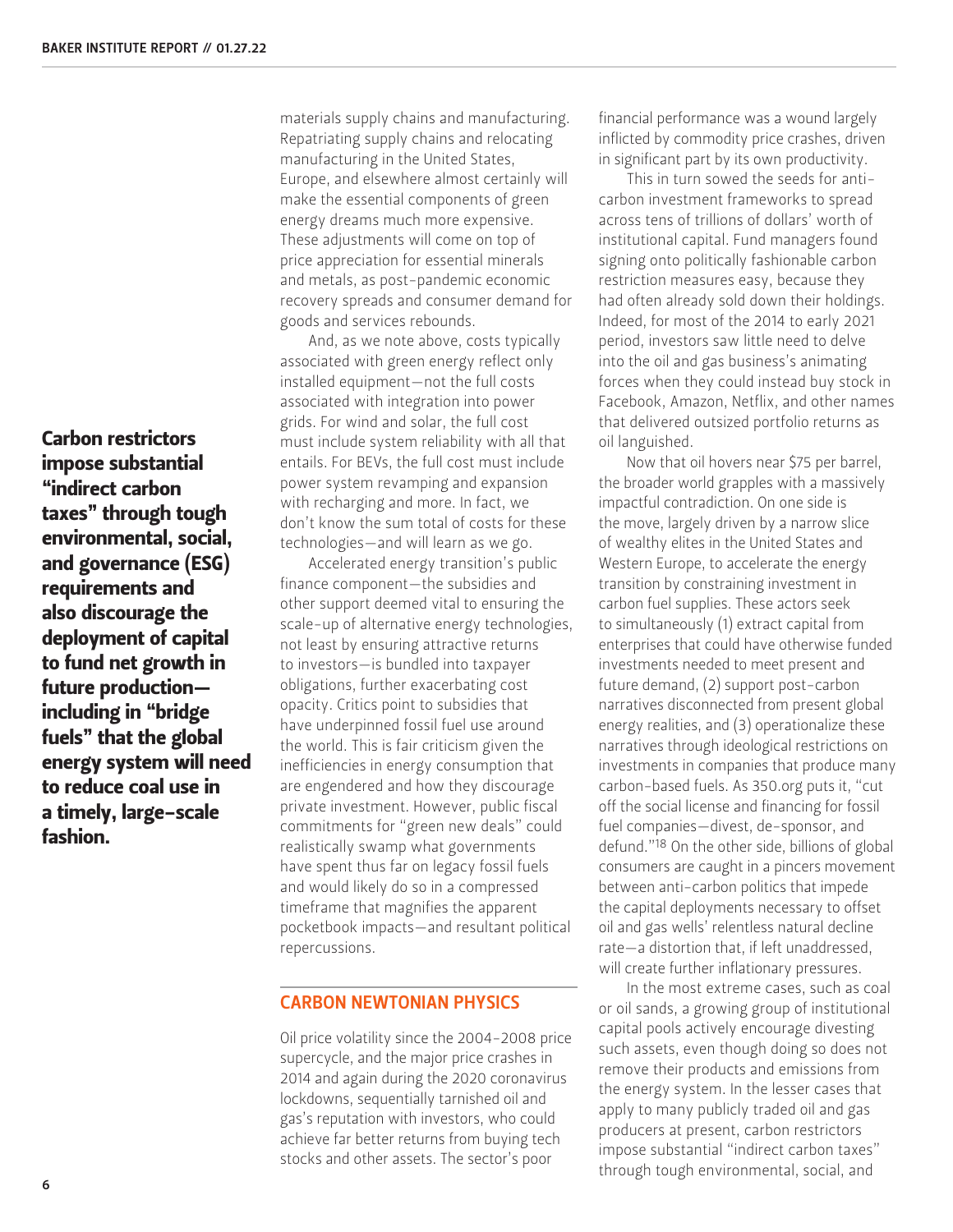governance (ESG) requirements and also discourage the deployment of capital to fund net growth in future production—including in "bridge fuels" that the global energy system will need to reduce coal use in a timely, large-scale fashion. ExxonMobil offers a contemporary example. Following a bruising battle, activist hedge fund Engine No.1 managed to place three new directors on Exxon's board in mid-2021, and these individuals now reportedly question major future growth investments, including the massive Rovuma gas field development in Mozambique.19

Collectively, the dynamics discussed above look increasingly likely to usher in an era of "carbon Newtonian physics," where a reaction to emissions concerns will likely, over time, precipitate an equal and opposite reaction. Pushback appears poised to coalesce around three primary vectors, discussed in order of their likely manifestation.

First, an alternative ecosystem of capital providers around the world will increasingly break with the carbon restriction herd if commodity prices remain high enough to tempt them with returns attainable by buying hydrocarbon producer stocks, facilitating debt sales, and lending to them. Globally, ESG-driven funds held about \$40 trillion in assets under management at year-end 2020—a massive sum.20 But the corollary is that about \$70 trillion worth of investable assets remain outside such strictures and could invest at greater scale in "traditional" energy producers.21 Crackdowns on tech companies in key jurisdictions, including China, the EU, and perhaps also the United States, could accelerate this trend by amplifying the relative attractiveness of hydrocarbon assets.

Second, high energy prices will very likely catalyze consumer rebellions at the ballot box, in the streets, and also among large commercial parties that anchor customers in many energy grids. Recent history is replete with examples of energy price spikes and supply shortages that have triggered violent unrest: in the Ivory Coast in 2016, the Yellow Vest Movement in France since 2018, in Iran in 2019, Kazakhstan in 2022, and so forth.

The Lilliputian web of anti-carbon constraints spreading through major global financial centers does not just bind multibillion-dollar Gullivers on Wall Street and Canary Wharf. It also hinders efforts to address energy poverty that denies cooking, lighting, sanitation, clean water, and economic opportunity to billions worldwide.

Energy price spikes also affect food security. The prices of multiple critical global commodities—including staple food grains often move in close synchronization with oil prices due to the prevalence of petroleumbased agricultural inputs and the use of grains to produce biofuels that compete with and are blended with oil-derived fuels. Lester Brown, president of the Earth Institute, noted in 2014 that "[i]f I were to pick a single indicator—economic, political, social—that I think will tell us more than any other, it would be the price of grain."22 When that price spikes along with oil, unrest indeed follows. During the last oil price upswing in 2004-2008, grain price shocks catalyzed unrest in multiple developing countries, including Bangladesh, Egypt, and Haiti. Periods of prolonged upward oil price movement have coincided with increases in corn prices over the past 30 years. In turn, corn price updrafts often presage price increases for other staple grains, as consumers substitute them for each other.

While the mid-2000s food riots occurred in the developing world, food insecurity now stalks parts of the OECD as well. The COVID-19 pandemic has revealed that many Americans also live on an economic knife's edge with respect to food security. Scholars from the University of California, Davis and Northwestern University found that in 2020 during the pandemic, approximately 25% of U.S. families surveyed said that food supplies "just didn't last" and that they could not afford to buy more—a proportion roughly triple the pre-pandemic level.23

Large industrial and corporate actors will also vote with their feet if energy price pressures and/or supply issues interfere with operations. In March 2021, Global Foundries, one of the world's largest semiconductor manufacturers, filed to become an independent, self-managed utility.24 It seeks to leave Green Mountain Power's Vermont

Globally, ESG-driven funds held about \$40 trillion in assets under management at yearend 2020—a massive sum. But the corollary is that about \$70 trillion worth of investable assets remain outside such strictures and could invest at greater scale in "traditional" energy producers.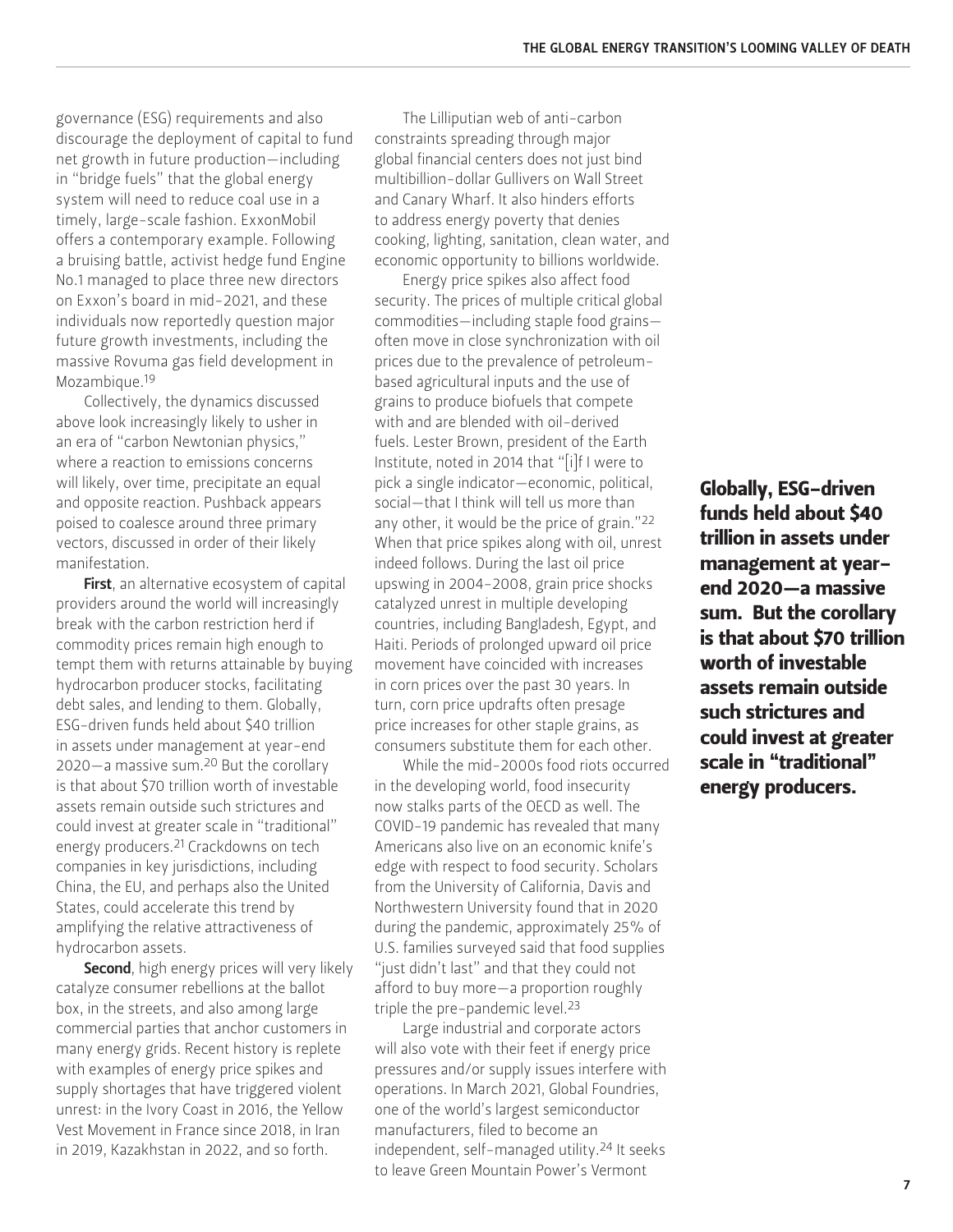The Lilliputian web of anti-carbon constraints spreading through major global financial centers does not just bind multibillion-dollar Gullivers on Wall Street and Canary Wharf. It also hinders efforts to address energy poverty that denies cooking, lighting, sanitation, clean water, and economic opportunity to billions worldwide.

service area and instead directly procure wholesale power from the regional grid, because its Vermont facility pays electricity prices almost twice what Global Foundries plants pay in upstate New York.

"Islanding" by large industrial and commercial customers can take a number of forms, including leaving retail providers that are bound by renewables mandates and, in some instances, even generating their own power. In any event, Global Foundries' ongoing quest for cheaper electricity may be a harbinger of more such moves to come, especially for energy price-sensitive businesses. Power grid reliability may also promote more vertical integration by industrial power users given that the costs of power outages can be significant. For instance, Samsung and NXP lost at least \$450 million from a month-long production disruption at their three Austin area chip fabs caused by the "Great Texas Blackout" of February 2021.25

Third, root capital providers such as pension funds will increasingly be forced to reckon with the reality that restrictions on investing in hydrocarbon producers may impede their ability to deliver the minimum returns thresholds necessary to meet obligations to hundreds of millions of current and future retirees across the OECD and non-OECD worlds. Key capital stewards already question the wisdom of divestment. For instance, the CEO of CalPERS (California Public Employees' Retirement System), which now manages close to \$500 billion in assets, noted in 2018 that "[d]ivestment limits our investment options. With a targeted return of 7%, we need access to all potential investments across all asset classes. Divesting does the exact opposite—it shrinks the investment universe."

Shrinking the investment universe does a few things, none of them beneficial to the world's population. Capital constraints hinder the energy system's ability to meet a demand call that is poised to increase and that requires all sources to both meet immediate demand and also ensure the energy abundance necessary for a successful transition to lower-emissions resources moving forward. Restraining many large capital pools from flowing

toward opportunities underpinned by demand also deprives common citizens hundreds of millions of them—of the returns that could otherwise accrue to their 401Ks or other retirement accounts.

Carbon politics co-existed uneasily with pension investment policies during the golden decade between 2010 and 2020 when shale abundance cushioned renewables' entry into the market and effectively allowed both camps to claim progress. But as renewables prove unable to scale at the level necessary to meet multiexajoule demands on short timeframes, the turn away from carbon may demand a correction. To quantify the emerging quandary, oil and gas alone could require nearly \$12 trillion of investment during the next 20 years to meet global demand, according to OPEC.26

Finally, in all, a great unknown exists: *Will queasiness with ESG challenges associated with the enormous expansion of raw materials supply chains undermine apparent investor eagerness to defund carbon-based fuels and materials?* Potentially vast and consequential sustainability challenges are associated with alternative energy technologies and components. The tradeoff between lower energy density and higher materials intensity is acute. Already the mining, minerals processing, and manufacturing industries are under increasing pressure to lower energy use, reduce emissions, report and verify ESG metrics, and manage and mitigate life-cycle risks and uncertainties.

Raw materials operations, in particular, encompass large-scale extractive operations mainly in fragile states. Over the past few decades, difficulty finding and developing new resources, especially high-quality resources, has meant bringing to market lower-grade deposits in larger tonnages to attain the same volumes of useful metals and chemicals. Having lowergrade resources means more complex, energy-intensive, and emissions-yielding processing. These realities are informing a growing push for recycling, but recovery of metals and materials from plastics is itself an industrial enterprise with substantial requirements for energy and hazardous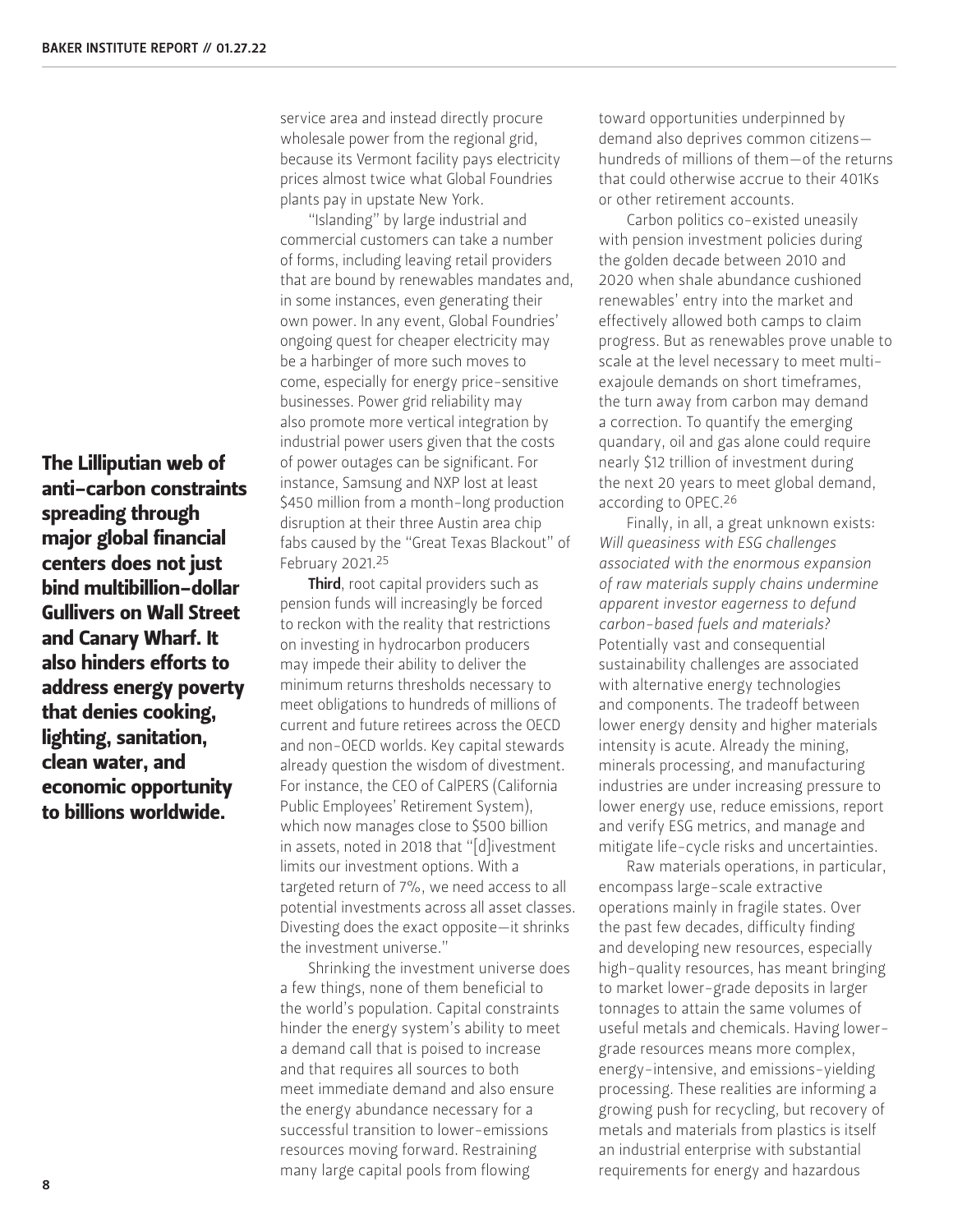materials management. A good example is the growing concern around battery metals and materials for EVs. To ensure their own ESG branding, automakers are forced to take larger footprints in materials sourcing and supply chains with commensurate transparency for both automakers and their vendors and suppliers across the board. It will take decades more to build the "netzero" platforms to support "net-zero" emissions targets—if it is even possible.27

#### A NEW 2020S CLIMATE INSURGENCY?

Capital starvation, consumer backlash, and fiduciary imperatives to deliver returns increasingly appear poised to deliver a carbon resurgence. Unlike the green insurgency turned green tsunami, a "keep carbon longer" resurgence will not require aggressive education, indoctrination, or subsidies. Instead, economic forces will mediate based on affordability, reliability, and scale.

The 2020-2021 time period may retrospectively turn out to mark the apogee of decree-based carbon restrictions driven by a tiny, well-placed, and wealthy segment from just a few of the world's 200 countries—only one of which, the United States, is by itself a global energy system prime mover. To recap: (1) activist hedge fund Engine No.1 placed directors on the board of ExxonMobil, (2) a group of Dutch NGOs persuaded The Hague District Court to order Royal Dutch Shell to reduce the worldwide CO2 emissions attributable to its operations and products sold by 45% by 2030 relative to 2019 levels, (3) New York's state pension fund announced plans to achieve "net-zero" portfolio carbon emissions by 204028 (which likely requires divestment of most fossil fuel holdings), and (4) BlackRock, the world's largest asset manager, warned portfolio companies that "[n]o issue ranks higher than climate change on our clients' lists of priorities."29

Yet the unfolding energy crisis of winter 2021-2022 raises an unsettling question: What happens if the climate advocates' newfound prominence in fact marks the inflection point at which they start being blamed for high gas bills, power outages,

and flagging pension returns, rather than being protected and welcomed? From 2004 to 2008, consumers squarely blamed oil companies for high energy prices, with CEOs hauled to testify before the U.S. Congress and broad anger spreading across many countries at the notion of "outsized profits" notwithstanding the conflation of gross revenue and actual profit margins.

In a 2021 and beyond energy price spike scenario, oil companies may find themselves taking a backseat to climate and carbon activists as targets for public anger. In the United States and other higher-income industrial societies—Poland, for instance carbon energy has been intermingled with conservative and nationalist political identities. But the anger will be from a much broader societal base if energy price pain persists, especially if it bleeds into the prices of food and other basic necessities.

Salience and attribution matter. The drought-storm-flood nexus of climate change is a probability that unleashes havoc episodically and generally upon specific areas. It is also fundamentally a collective action problem, since we do not know whose greenhouse gas molecules are most responsible for a given disaster. In contrast, the energy-food-inflation nexus is a certainty that lightens wallets each day and one for which consumers can and will attribute specific blame, if the effort is seen as politically-imposed.

In some countries, a revised green/ renewables push that forces fuller accounting of systemic costs and demands a more incremental approach to decarbonization will likely only come after significant economic turmoil and political backlash that will require at least several years to fully play out. The United States fits squarely in this category. At the other end of the governance spectrum, China is already quietly reverting back to carbon energy resources—albeit alongside vocal leadership support for renewables. Vice Premier Li Keqiang noted at a National Energy Commission meeting on October 9, 2021 that China must maintain stable and secure energy supply chains and that this effort will include greater development of domestic coal, oil, and gas resources.30 Two

Carbon politics co-existed uneasily with pension investment policies during the golden decade between 2010 and 2020 when shale abundance cushioned renewables' entry into the market and effectively allowed both camps to claim progress. But as renewables prove unable to scale at the level necessary to meet multi-exajoule demands on short timeframes, the turn away from carbon may demand a correction.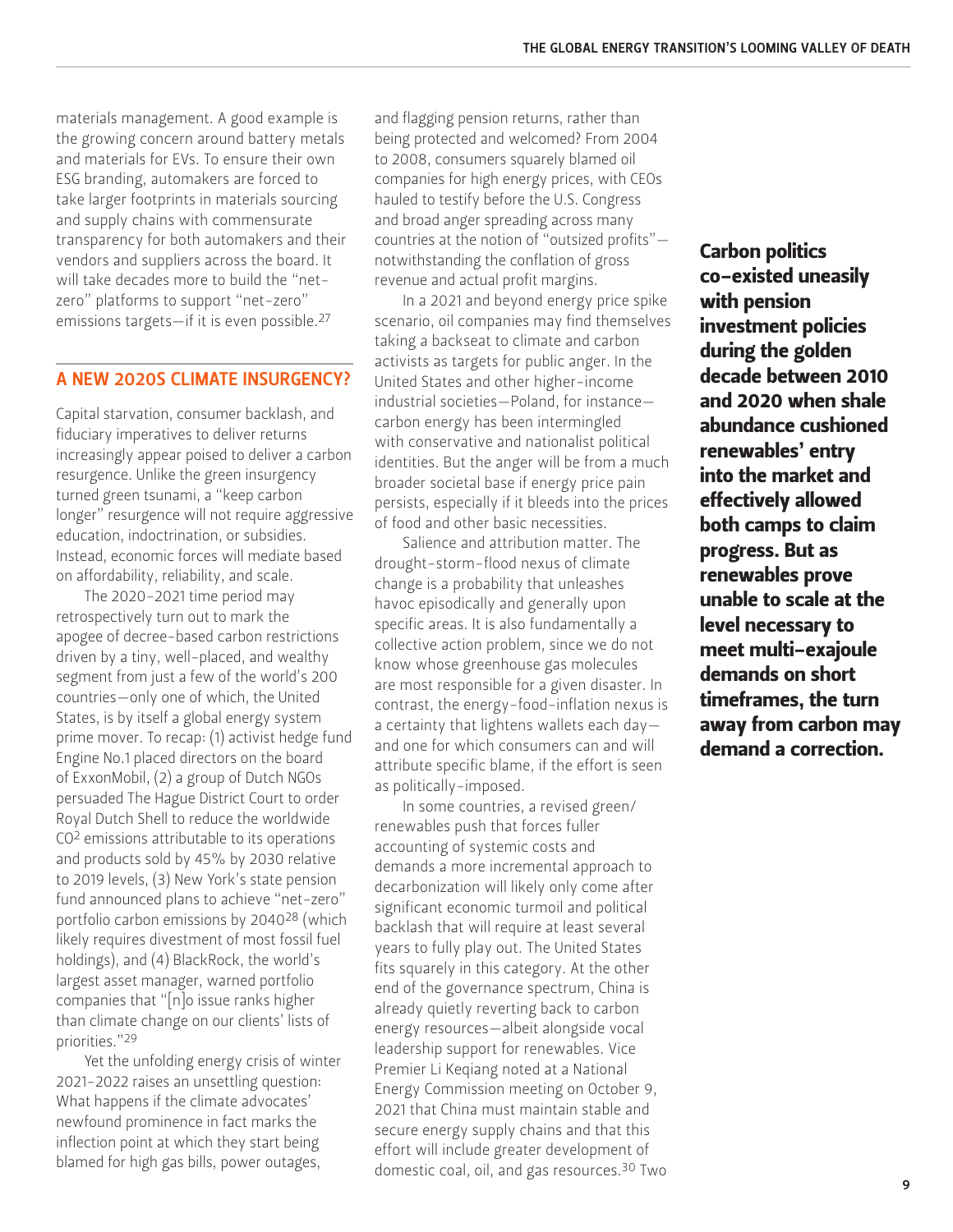A great unknown exists: *Will queasiness with ESG challenges associated with the enormous expansion of raw materials supply chains undermine apparent investor eagerness to defund carbon-based fuels and materials?* Potentially vast and consequential sustainability challenges are associated with alternative energy technologies and components. The tradeoff between lower energy density and higher materials intensity is acute.

weeks later, Premier Xi Jinping emphasized the importance of energy security, telling workers at the Shengli Oilfield that China must "ensure that its energy livelihood remains in its own hands" (能源的饭碗 必须端在自己手里).31 Translated into plain market signals, calls for redoubled hydrocarbon and coal supplies in the world's single largest energy consumer (accounting for nearly 25% of global primary energy use) signal that carbon fuels of all stripes likely have a long runway ahead.

Corners of the financial markets more insulated from the climate lobby already recognize the opportunity in assets disfavored by contemporary consensus. Consider an October 2021 remark to the *Financial Times* by a hedge fund manager who noted that "[m]any of these [oil] companies are trading at very low cash flow multiples and at very big discounts to the replacement value of their assets. … More people are driving gaspowered cars and scooters than ever."32 Likewise, data from the Private Equity Stakeholder Project and the *New York Times* suggest that over the past decade, private equity firms have invested more than \$800 billion in the fossil energy space.<sup>33</sup>

While capital will flow to the oil and gas sector so long as consumers demand those molecules, the source of capital matters for several reasons. First, hedge funds and private equity firms are typically the financiers of last resort and are much higher-cost capital providers than banks, equity markets, pension funds, and other sources. Second, while alternative investors' assets under management are collectively huge, they likely cannot sustain the \$500 billion-plus annual investment rates needed to meet the likely call for oil and gas globally. Third, in many cases, alternative investors must ultimately answer to root capital providers, like pension funds, that are increasingly subject to antifossil investment constraints that could percolate down and restrict the actions of managers the fund has allocated capital to. In simplest terms, higher capital costs and likely insufficient capital deployment capability ultimately mean slower resource development—and if demand persists, higher oil and gas bills paid by consumers.

These "side effects" may actually be intended by some green advocates as a way to increase green power. But they might want to pause and consider that as long as consumers demand oil, producers will supply it—but perhaps under a tripartite market structure very different from today's. Private producers such as Mewbourne Oil (which by early October 2021 was running more rigs in the United States than Chevron and ExxonMobil combined) will constitute a growing slice of global production, as they acquire assets divested by traditional Big Oil companies struggling to remake themselves according to climate mandates.34 The second group will be private commodity traders such as Koch Industries, Vitol, Trafigura, and others, which already collectively handle more than one third of global oil flows and would be well positioned to acquire and integrate large upstream oil and gas producing assets.35 The third group consists of national and quasi-national oil companies.

Oil and gas are existential interests in Kuwait, Iran, Iraq, Qatar, Russia, Saudi Arabia, other key oil-exporting nations. Even as their diplomatic rhetoric increasingly accepts climate change and emissions concerns deeply held in Western Europe and the United States, they see themselves as the "last suppliers standing" in a carbonpressured world and will continue investing to ensure their firms maintain the ability to supply global oil and gas demands. In short, more of the world's oil and gas supply portfolio may shift to less transparent actors (to the potential detriment of the environment) and lower-scale and higher costs (to consumers' detriment), empowering national oil companies located in often challenging regions that the U.S. has sought to strategically extricate itself from.

#### CAN WE CLIMB OUT OF THE VALLEY?

Unlike the multi-decade lock-in imposed by large capital investments, the persuasions of emotive and fallible human beings can dynamically evolve. The same fervor that over the past decade drove increasing acceptance of restrictions on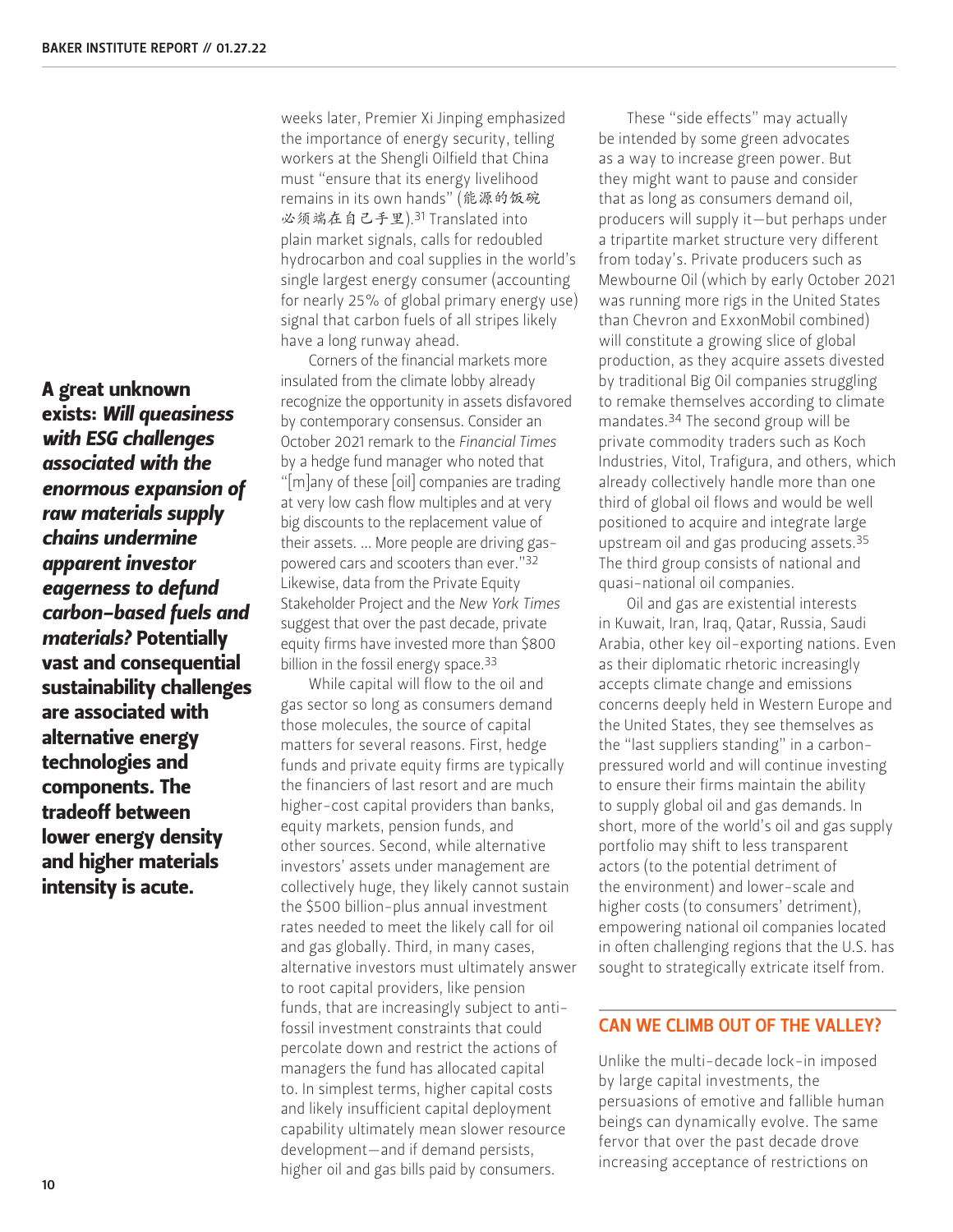investments in carbon fuel production could turn the other way far more rapidly if anti-carbon efforts trigger global energy disruptions and consumer hardship before delivering tangible climate gains. On a less overtly political but equally consequential level, carbon investment strictures that leave fund managers unable to meet minimum returns thresholds could also prompt an about face as legal and market pressures reinforce each other.

The emissions math of a carbon resurgence would be brutal; a 1% increase in carbon fuels' share of primary energy supplies could overwhelm the emissions offset of prior wind and solar progress by multiple years. Political challenges will be commensurately large, because while consumers in higher-income countries consider it important to address climate change, enthusiasm often fades in direct proportion to the costs consumers must personally bear. An "energy deprivation" approach, à la President Carter conspicuously wearing a sweater while signing emergency energy legislation in 1977, will likely fail with American voters (and those in many other polities as well).36

Ample energy supplies are the bedrock of modern civilization. As such, climate progress will require simultaneously seeking to maximize energy abundance, affordability, efficiency, and reliability. Successful approaches will emphasize "all sources on deck"—with a prominent role for wind, solar, and better grid batteries, but also major roles for vital but less popular characters: nuclear energy and carbon taxation. An *"e pluribus unum"* energy mindset that unites multiple resources based on the principles of (1) delivering energy abundance and security and (2) doing so in ways congruent with climate progress offers the most productive path to a much lower-emissions and prosperous 2050.

#### ENDNOTES

1. "Paris climate deal could go up in smoke without action: Guterres," *UN News*, September 17, 2021, [https://news.un.org/en/](https://news.un.org/en/story/2021/09/1100242) [story/2021/09/1100242](https://news.un.org/en/story/2021/09/1100242).

2. "Renewable Investment," *Bloomberg Green*, accessed December 13, 2021, [https://](https://www.bloomberg.com/graphics/climate-change-data-green/investment.html) [www.bloomberg.com/graphics/climate](https://www.bloomberg.com/graphics/climate-change-data-green/investment.html)[change-data-green/investment.html](https://www.bloomberg.com/graphics/climate-change-data-green/investment.html).

3. *The Long-Term Strategy of the United States: Pathways to Net-Zero Greenhouse Gas Emissions by 2050*, United States Department of State, United States Executive Office of the President, Washington D.C., November 2021, [https://](https://unfccc.int/sites/default/files/resource/US_accessibleLTS2021.pdf) [unfccc.int/sites/default/files/resource/](https://unfccc.int/sites/default/files/resource/US_accessibleLTS2021.pdf) [US\\_accessibleLTS2021.pdf](https://unfccc.int/sites/default/files/resource/US_accessibleLTS2021.pdf).

4. Peter Hartley, Kenneth B. Medlock, Ted Temzelides, and Xinya Zhang, "Energy Sector Innovation and Growth: An Optimal Energy Crisis," *The Energy Journal* 37, no. 1 (January 2016): 233–58, [http://www.jstor.org/](http://www.jstor.org/stable/24696708) [stable/24696708](http://www.jstor.org/stable/24696708); Peter Hartley and Kenneth B. Medlock, "The Valley of Death for New Energy Technologies," *The Energy Journal* 38, no. 3 (2017): 33–61. [http://www.jstor.org/](http://www.jstor.org/stable/44203642) [stable/44203642.](http://www.jstor.org/stable/44203642)

5. Gürcan Gülen, Chen-Hao Tsai, Deniese Palmer-Huggins, and Michelle Michot Foss, "Competitiveness of Renewable-Generation Resources," The University of Texas at Austin's Bureau of Economic Geology report, April 2018, [https://www.beg.utexas.edu/](https://www.beg.utexas.edu/files/energyecon/CEE_Research_Note_Competitiveness_Generation_Apr18.pdf) [files/energyecon/CEE\\_Research\\_Note\\_](https://www.beg.utexas.edu/files/energyecon/CEE_Research_Note_Competitiveness_Generation_Apr18.pdf) [Competitiveness\\_Generation\\_Apr18.pdf.](https://www.beg.utexas.edu/files/energyecon/CEE_Research_Note_Competitiveness_Generation_Apr18.pdf)

6. Vaclav Smil, Energy: *A Beginner's Guide* (Oxford: Oneworld Publications, 2012).

7. "Typical calorific values of fuels," Forest Research, accessed December 14, 2021, [https://www.forestresearch.gov.uk/](https://www.forestresearch.gov.uk/tools-and-resources/fthr/biomass-energy-resources/reference-biomass/facts-figures/typical-calorific-values-of-fuels/) [tools-and-resources/fthr/biomass-energy](https://www.forestresearch.gov.uk/tools-and-resources/fthr/biomass-energy-resources/reference-biomass/facts-figures/typical-calorific-values-of-fuels/)[resources/reference-biomass/facts-figures/](https://www.forestresearch.gov.uk/tools-and-resources/fthr/biomass-energy-resources/reference-biomass/facts-figures/typical-calorific-values-of-fuels/) [typical-calorific-values-of-fuels/.](https://www.forestresearch.gov.uk/tools-and-resources/fthr/biomass-energy-resources/reference-biomass/facts-figures/typical-calorific-values-of-fuels/)

 8. Michelle, Michot Foss, *Minerals and Materials for Energy: We Need to Change Thinking*, Policy brief: Recommendations for the New Administration, 01.24.21. Rice University's Baker Institute for Public Policy, Houston, Texas, [https://www.bakerinstitute.](https://www.bakerinstitute.org/media/files/files/380e0ff7/bi-brief-012421-ces-minerals.pdf) [org/media/files/files/380e0ff7/bi-brief-](https://www.bakerinstitute.org/media/files/files/380e0ff7/bi-brief-012421-ces-minerals.pdf)[012421-ces-minerals.pdf](https://www.bakerinstitute.org/media/files/files/380e0ff7/bi-brief-012421-ces-minerals.pdf).

9. Yemi Osinbajo, "The Divestment Delusion: Why Banning Fossil Fuel Investments Would Crush Africa," *Foreign Affairs*, August 31, 2021, [https://](https://www.foreignaffairs.com/articles/africa/2021-08-31/divestment-delusion) [www.foreignaffairs.com/articles/](https://www.foreignaffairs.com/articles/africa/2021-08-31/divestment-delusion) [africa/2021-08-31/divestment-delusion.](https://www.foreignaffairs.com/articles/africa/2021-08-31/divestment-delusion)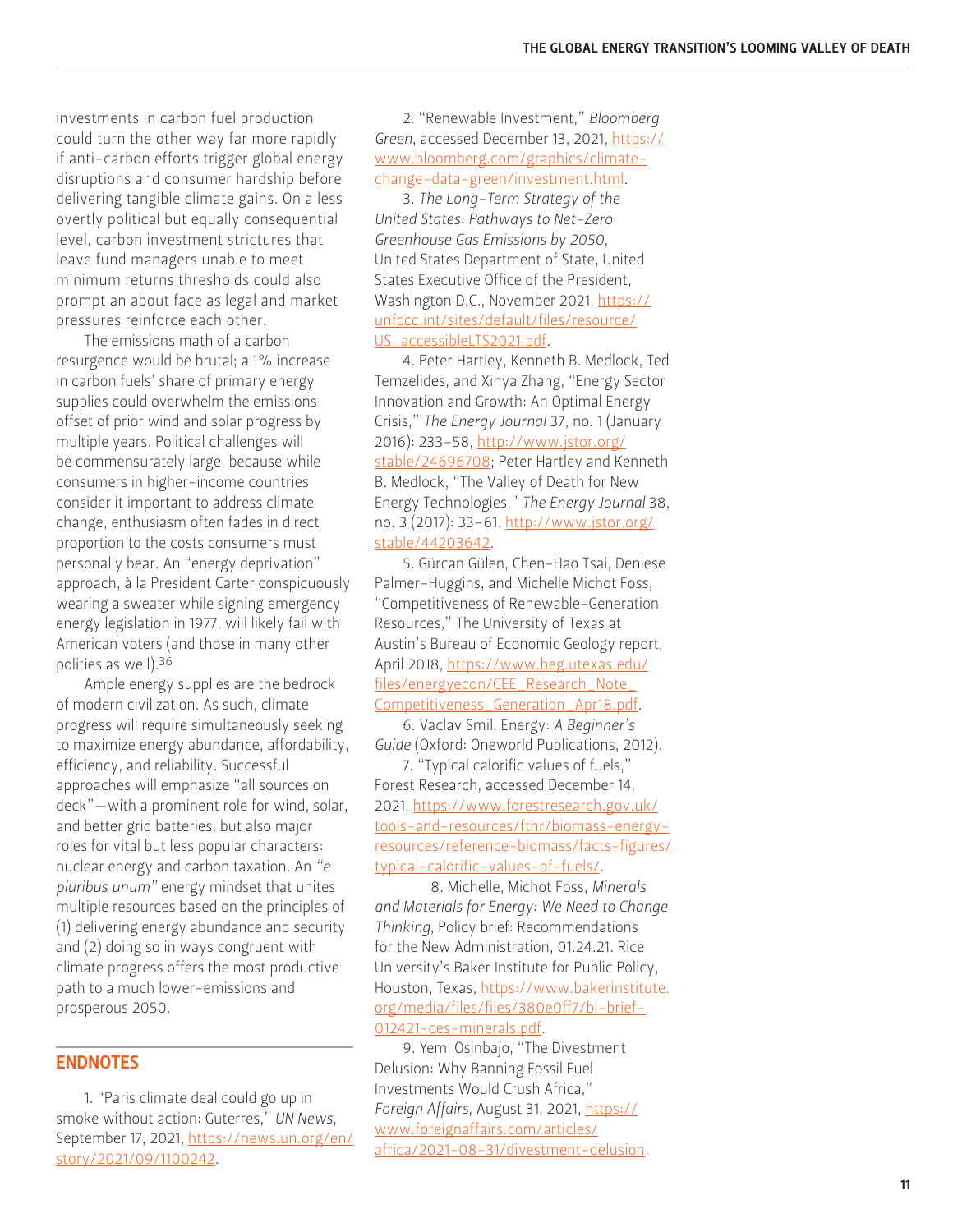10. Authors' calculation using data from U.S. Energy Information Administration, "Primary energy production by source," accessed December 2021, [https://www.eia.](https://www.eia.gov/totalenergy/data/annual/index.php) [gov/totalenergy/data/annual/index.php.](https://www.eia.gov/totalenergy/data/annual/index.php)

11. Michelle Michot Foss, "The 'Criticality' of Minerals for Energy Transitions. Hydrocarbons? Yes, Hydrocarbons." *Baker Institute Blog*, February 8, 2021, [https://](https://www.bakerinstitute.org/research/the-criticality-of-minerals-for-energy-transitions-hydrocarbons-yes-hydrocarbons) [www.bakerinstitute.org/research/](https://www.bakerinstitute.org/research/the-criticality-of-minerals-for-energy-transitions-hydrocarbons-yes-hydrocarbons) [the-criticality-of-minerals-for](https://www.bakerinstitute.org/research/the-criticality-of-minerals-for-energy-transitions-hydrocarbons-yes-hydrocarbons)[energy-transitions-hydrocarbons-yes](https://www.bakerinstitute.org/research/the-criticality-of-minerals-for-energy-transitions-hydrocarbons-yes-hydrocarbons)[hydrocarbons/](https://www.bakerinstitute.org/research/the-criticality-of-minerals-for-energy-transitions-hydrocarbons-yes-hydrocarbons).

12. Gensheng Gui, "Carbon Footprint Study of Tesla Model 3," E3S Web of Conferences, 2019, [https://www.](https://www.e3s-conferences.org/articles/e3sconf/pdf/2019/62/e3sconf_icbte2019_01009.pdf) [e3s-conferences.org/articles/e3sconf/](https://www.e3s-conferences.org/articles/e3sconf/pdf/2019/62/e3sconf_icbte2019_01009.pdf) [pdf/2019/62/e3sconf\\_icbte2019\\_01009.pdf.](https://www.e3s-conferences.org/articles/e3sconf/pdf/2019/62/e3sconf_icbte2019_01009.pdf)

13. Michelle Michot Foss, "Minerals & Materials Supply Chains—Considerations for Decarbonizing Transportation," testimony before the U.S. House of Representatives Committee on Energy & Commerce Subcommittee on Energy, Hearing on "The CLEAN Future Act: Driving Decarbonization of the Transportation Sector" May 5, 2021, [https://www.bakerinstitute.org/](https://www.bakerinstitute.org/research/minerals-materials-supply-chains-considerations-for-decarbonizing-transportation/) [research/minerals-materials-supply](https://www.bakerinstitute.org/research/minerals-materials-supply-chains-considerations-for-decarbonizing-transportation/)[chains-considerations-for-decarbonizing](https://www.bakerinstitute.org/research/minerals-materials-supply-chains-considerations-for-decarbonizing-transportation/)[transportation/](https://www.bakerinstitute.org/research/minerals-materials-supply-chains-considerations-for-decarbonizing-transportation/).

14. Vehicle performance requirements are: 0-60 mph acceleration in less than 9 seconds, sustainable speed of 65 mph on a 6% grade, driving range of 100 miles for the BEV 100, driving range of 300 miles for conventional vehicle and BEV 300. Ram Vijayagopal, "Comparing the Powertrain Energy and Power Densities of Electric and Gasoline Vehicles," Presentation at Powertrain Strategies for the 21st Century, University of Michigan Transportation Research Institute, July 20, 2016. For the full report, see Ram Vijayagopal, Kevin Gallagher, Daeheung Lee, and Aymeric Rousseau, "Comparing the Powertrain Energy Densities of Electric and Gasoline Vehicles," SAE Technical Paper 2016-01-0903, 2016, [https://doi.](https://doi.org/10.4271/2016-01-0903) [org/10.4271/2016-01-0903](https://doi.org/10.4271/2016-01-0903).

15. Keith Bradsher, "Amid Tension, China Blocks Vital Exports to Japan," *The New York Times*, September 22, 2010, [https://](https://www.nytimes.com/2010/09/23/business/global/23rare.html) [www.nytimes.com/2010/09/23/business/](https://www.nytimes.com/2010/09/23/business/global/23rare.html) [global/23rare.html](https://www.nytimes.com/2010/09/23/business/global/23rare.html).

16. Shunsuke Tabeta, "China to create rare-earths giant by joining three state companies," *Nikkei Asia*, October 24, 2021, [https://asia.nikkei.com/Economy/China](https://asia.nikkei.com/Economy/China-to-create-rare-earths-giant-by-joining-three-state-companies)[to-create-rare-earths-giant-by-joining](https://asia.nikkei.com/Economy/China-to-create-rare-earths-giant-by-joining-three-state-companies)[three-state-companies](https://asia.nikkei.com/Economy/China-to-create-rare-earths-giant-by-joining-three-state-companies).

17. Based on Bloomberg New Energy Finance (licensed) and other sources. See endnote 12.

18. 350.org, accessed January 13, 2022, <https://350.org/about/>.

19. Christopher M. Matthews and Emily Glazer, "Exxon Debates Abandoning Some of Its Biggest Oil and Gas Projects," *The Wall Street Journal*, October 20, 2021, [https://](https://www.wsj.com/articles/exxon-debates-abandoning-some-of-its-biggest-oil-and-gas-projects-11634739779?mod=hp_lead_pos1) [www.wsj.com/articles/exxon-debates](https://www.wsj.com/articles/exxon-debates-abandoning-some-of-its-biggest-oil-and-gas-projects-11634739779?mod=hp_lead_pos1)[abandoning-some-of-its-biggest-oil-and](https://www.wsj.com/articles/exxon-debates-abandoning-some-of-its-biggest-oil-and-gas-projects-11634739779?mod=hp_lead_pos1)[gas-projects-11634739779?mod=hp\\_lead\\_](https://www.wsj.com/articles/exxon-debates-abandoning-some-of-its-biggest-oil-and-gas-projects-11634739779?mod=hp_lead_pos1) [pos1](https://www.wsj.com/articles/exxon-debates-abandoning-some-of-its-biggest-oil-and-gas-projects-11634739779?mod=hp_lead_pos1).

20. Sophie Baker, "Global ESG-data driven assets hit \$40.5 trillion," GreenWorks, accessed December 14, 2021, [https://www.](https://www.greenworksenvironmentalpartnership.com/global-esg-data-driven-assets-hit-40-5-trillion/) [greenworksenvironmentalpartnership.com/](https://www.greenworksenvironmentalpartnership.com/global-esg-data-driven-assets-hit-40-5-trillion/) [global-esg-data-driven-assets-hit-40-5](https://www.greenworksenvironmentalpartnership.com/global-esg-data-driven-assets-hit-40-5-trillion/) [trillion/.](https://www.greenworksenvironmentalpartnership.com/global-esg-data-driven-assets-hit-40-5-trillion/)

21. "Asset and wealth management revolution: The power to shape the future," PWC, accessed December 14, 2021, [https://](https://www.pwc.com/gx/en/industries/financial-services/asset-management/publications/asset-wealth-management-revolution-2020.html) [www.pwc.com/gx/en/industries/](https://www.pwc.com/gx/en/industries/financial-services/asset-management/publications/asset-wealth-management-revolution-2020.html) [financial-services/asset-management/](https://www.pwc.com/gx/en/industries/financial-services/asset-management/publications/asset-wealth-management-revolution-2020.html) [publications/asset-wealth-management](https://www.pwc.com/gx/en/industries/financial-services/asset-management/publications/asset-wealth-management-revolution-2020.html)[revolution-2020.html](https://www.pwc.com/gx/en/industries/financial-services/asset-management/publications/asset-wealth-management-revolution-2020.html).

22. Joshua Keating, "A Revolution Marches on Its Stomach," *Slate*, April 8, 2014, [https://slate.com/technology/2014/04/](https://slate.com/technology/2014/04/food-riots-and-revolution-grain-prices-predict-political-instability.html) [food-riots-and-revolution-grain-prices](https://slate.com/technology/2014/04/food-riots-and-revolution-grain-prices-predict-political-instability.html)[predict-political-instability.htm](https://slate.com/technology/2014/04/food-riots-and-revolution-grain-prices-predict-political-instability.html)l.

 23. Marianne P. Bitler, Hilary W. Hoynes, and Diane Whitmore Schanzenbach, "The social safety net in the wake of COVID-19," Brookings Papers on Economic Activity, BPEA Conference Drafts, June 25, 2020, [https://www.brookings.edu/wp-content/](https://www.brookings.edu/wp-content/uploads/2020/06/Bitler-et-al-conference-draft.pdf) [uploads/2020/06/Bitler-et-al-conference](https://www.brookings.edu/wp-content/uploads/2020/06/Bitler-et-al-conference-draft.pdf)[draft.pdf](https://www.brookings.edu/wp-content/uploads/2020/06/Bitler-et-al-conference-draft.pdf).

24. Vermont Public Utility Commission, "GLOBALFOUNDRIES U.S. 2 LLC / request to operate a Self-Managed Utility," 21-1107-PET, filed March 17, 2021, [https://epuc.vermont.](https://epuc.vermont.gov/?q=node/64/157291/FV-ALLOTDOX-PTL) [gov/?q=node/64/157291/FV-ALLOTDOX-PTL](https://epuc.vermont.gov/?q=node/64/157291/FV-ALLOTDOX-PTL).

25. Kara Carlson, "Shutdown of Austin fab during freeze cost Samsung at least \$268 million," *Austin American-Statesman*, April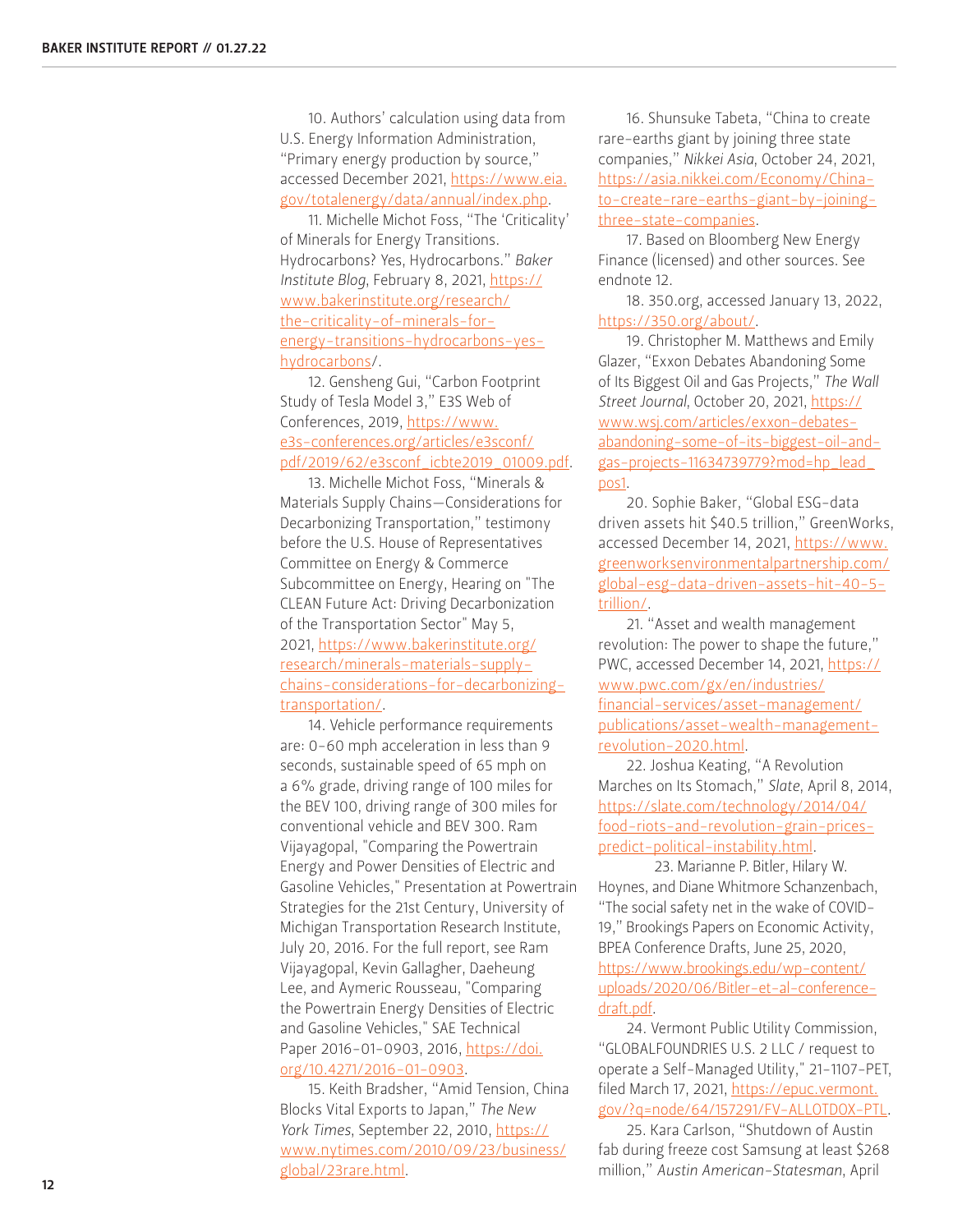30, 2021, [https://www.statesman.com/](https://www.statesman.com/story/business/2021/04/30/austin-fab-shutdown-during-texas-freeze-cost-samsung-millions/4891405001/) [story/business/2021/04/30/austin-fab](https://www.statesman.com/story/business/2021/04/30/austin-fab-shutdown-during-texas-freeze-cost-samsung-millions/4891405001/)[shutdown-during-texas-freeze-cost](https://www.statesman.com/story/business/2021/04/30/austin-fab-shutdown-during-texas-freeze-cost-samsung-millions/4891405001/)[samsung-millions/4891405001/;](https://www.statesman.com/story/business/2021/04/30/austin-fab-shutdown-during-texas-freeze-cost-samsung-millions/4891405001/) Kara Carlson, "NXP could lose \$100 million due to weather shutdown of Austin plants," *Austin American-Statesman*, March 12, 2021, [https://www.statesman.com/story/](https://www.statesman.com/story/business/2021/03/12/nxp-could-lose-100-million-due-weather-shutdown-austin-plants/4664621001/) [business/2021/03/12/nxp-could-lose-100](https://www.statesman.com/story/business/2021/03/12/nxp-could-lose-100-million-due-weather-shutdown-austin-plants/4664621001/) [million-due-weather-shutdown-austin](https://www.statesman.com/story/business/2021/03/12/nxp-could-lose-100-million-due-weather-shutdown-austin-plants/4664621001/)[plants/4664621001/](https://www.statesman.com/story/business/2021/03/12/nxp-could-lose-100-million-due-weather-shutdown-austin-plants/4664621001/).

26. OPEC (Organization of the Petroleum Exporting Countries), *OPEC World Oil Outlook 2021*, 2021, 139, [https://woo.opec.org/pdf](https://woo.opec.org/pdf-download/index.php)[download/index.php](https://woo.opec.org/pdf-download/index.php).

27. A forthcoming review of nickel demand growth for batteries and a case study of Chinese investment in Indonesia highlights these quandaries (Michelle Michot Foss and Jacob Koelsch, February 2022).

28. "New York State Pension Fund Sets 2040 Net Zero Carbon Emissions Target," Office of the New York State Comptroller, December 9, 2020, [https://www.osc.state.](https://www.osc.state.ny.us/press/releases/2020/12/new-york-state-pension-fund-sets-2040-net-zero-carbon-emissions-target) [ny.us/press/releases/2020/12/new-york](https://www.osc.state.ny.us/press/releases/2020/12/new-york-state-pension-fund-sets-2040-net-zero-carbon-emissions-target)[state-pension-fund-sets-2040-net-zero](https://www.osc.state.ny.us/press/releases/2020/12/new-york-state-pension-fund-sets-2040-net-zero-carbon-emissions-target)[carbon-emissions-target](https://www.osc.state.ny.us/press/releases/2020/12/new-york-state-pension-fund-sets-2040-net-zero-carbon-emissions-target).

29. "Letter to CEOs," BlackRock, January 30, 2021, [https://corpgov.law.harvard.](https://corpgov.law.harvard.edu/2021/01/30/letter-to-ceos/) [edu/2021/01/30/letter-to-ceos/](https://corpgov.law.harvard.edu/2021/01/30/letter-to-ceos/).

30. "Li Keqiang presided over a meeting of the National Energy Commission, emphasizing ensuring stable energy supply and safety, enhancing green development support capabilities Han Zheng attended," Xinhua News Agency, October 11, 2021, [http://www.gov.cn/xinwen/2021-10/11/](http://www.gov.cn/xinwen/2021-10/11/content_5641907.htm) [content\\_5641907.htm.](http://www.gov.cn/xinwen/2021-10/11/content_5641907.htm)

31. "Xi Jinping encourages the majority of oil workers to achieve better results and new achievements," Xinhua News Agency Weibo, October 22, 2021, [http://](http://www.news.cn/politics/leaders/2021-10/22/c_1127983430.htm) [www.news.cn/politics/leaders/2021-](http://www.news.cn/politics/leaders/2021-10/22/c_1127983430.htm) [10/22/c\\_1127983430.htm.](http://www.news.cn/politics/leaders/2021-10/22/c_1127983430.htm)

32. Laurence Fletcher and Derek Brower, "Hedge funds cash in as green investors dump energy stocks," *Financial Times*, October 6, 2021, [https://www.ft.com/](https://www.ft.com/content/ed11c971-be02-47dc-875b-90762b35080e) [content/ed11c971-be02-47dc-875b-](https://www.ft.com/content/ed11c971-be02-47dc-875b-90762b35080e)[90762b35080e](https://www.ft.com/content/ed11c971-be02-47dc-875b-90762b35080e).

33. Hiroko Tabuchi, "Private Equity Funds, Sensing Profit in Tumult, Are Propping Up Oil," *The New York Times*, October 13, 2021, [https://www.nytimes.](https://www.nytimes.com/2021/10/13/climate/private-equity-funds-oil-gas-fossil-fuels.html) [com/2021/10/13/climate/private-equity](https://www.nytimes.com/2021/10/13/climate/private-equity-funds-oil-gas-fossil-fuels.html)[funds-oil-gas-fossil-fuels.html.](https://www.nytimes.com/2021/10/13/climate/private-equity-funds-oil-gas-fossil-fuels.html)

34. David Wethe, Kevin Crowley, and Sergio Chapa, "Shale Oil is Booming Again in the Permian," *Houston Chronicle*, October 11, 2021, [https://www.houstonchronicle.](https://www.houstonchronicle.com/business/energy/article/Shale-Oil-Is-Booming-Again-in-the-Permian-16525317.php) [com/business/energy/article/Shale-Oil-Is-](https://www.houstonchronicle.com/business/energy/article/Shale-Oil-Is-Booming-Again-in-the-Permian-16525317.php)[Booming-Again-in-the-Permian-16525317.](https://www.houstonchronicle.com/business/energy/article/Shale-Oil-Is-Booming-Again-in-the-Permian-16525317.php) [php.](https://www.houstonchronicle.com/business/energy/article/Shale-Oil-Is-Booming-Again-in-the-Permian-16525317.php)

35. Andreas Goldthau and Llewelyn Hughes, "Saudi on the Rhine? Explaining the emergence of private governance in the global oil market," *Review of International Political Economy* 28, no. 5 (2020): 1410- 1432, [https://doi.org/10.1080/09692290.20](https://doi.org/10.1080/09692290.2020.1748683) [20.1748683](https://doi.org/10.1080/09692290.2020.1748683).

36. Nina S. Hyde, "President Carter, the Sweater Man," *The Washington*  Post, February 5, 1977, [https://www.](https://www.washingtonpost.com/archive/lifestyle/1977/02/05/president-carter-the-sweater-man/56e7a4cf-102a-4b09-8aa7-b19d9a06f50b/) [washingtonpost.com/archive/](https://www.washingtonpost.com/archive/lifestyle/1977/02/05/president-carter-the-sweater-man/56e7a4cf-102a-4b09-8aa7-b19d9a06f50b/) [lifestyle/1977/02/05/president-carter-the](https://www.washingtonpost.com/archive/lifestyle/1977/02/05/president-carter-the-sweater-man/56e7a4cf-102a-4b09-8aa7-b19d9a06f50b/)[sweater-man/56e7a4cf-102a-4b09-8aa7](https://www.washingtonpost.com/archive/lifestyle/1977/02/05/president-carter-the-sweater-man/56e7a4cf-102a-4b09-8aa7-b19d9a06f50b/) [b19d9a06f50b/](https://www.washingtonpost.com/archive/lifestyle/1977/02/05/president-carter-the-sweater-man/56e7a4cf-102a-4b09-8aa7-b19d9a06f50b/).

#### AUTHOR

[Gabriel Collins, J.D.](https://www.bakerinstitute.org/experts/gabe-collins/), is the Baker Botts Fellow in Energy & Environmental Regulatory Affairs for the Baker Institute [Center for Energy Studies](https://www.bakerinstitute.org/center-for-energy-studies).

Mr. Collins holds a membership interest in Cactus Water Services, LLC. This relationship is covered by a Rice University conflict of interest management and monitoring plan.

[Michelle Michot Foss, Ph.D.](https://www.bakerinstitute.org/experts/michelle-michot-foss/), is the fellow in energy, minerals and materials at the Baker Institute, developing policies and conducting research to help build capacity on nonfuel minerals supply chains.



See more Baker Institute Reports at: [www.bakerinstitute.org/baker-reports](http://www.bakerinstitute.org/baker-reports)

This publication was written by a researcher (or researchers) who participated in a Baker Institute project. Wherever feasible, this research is reviewed by outside experts before it is released. However, the views expressed herein are those of the individual author(s), and do not necessarily represent the views of Rice University's Baker Institute for Public Policy.

#### © 2022 Rice University's Baker Institute for Public Policy

This material may be quoted or reproduced without prior permission, provided appropriate credit is given to the author and Rice University's Baker Institute for Public Policy.

#### Cite as:

Collins, Gabriel and Michelle Michot Foss. 2022. *The Global Energy Transition's Looming Valley of Death.* Baker Institute Report no. 01.27.22. Rice University's Baker Institute for Public Policy, Houston, Texas.

<https://doi.org/10.25613/Y18Q-PM32>